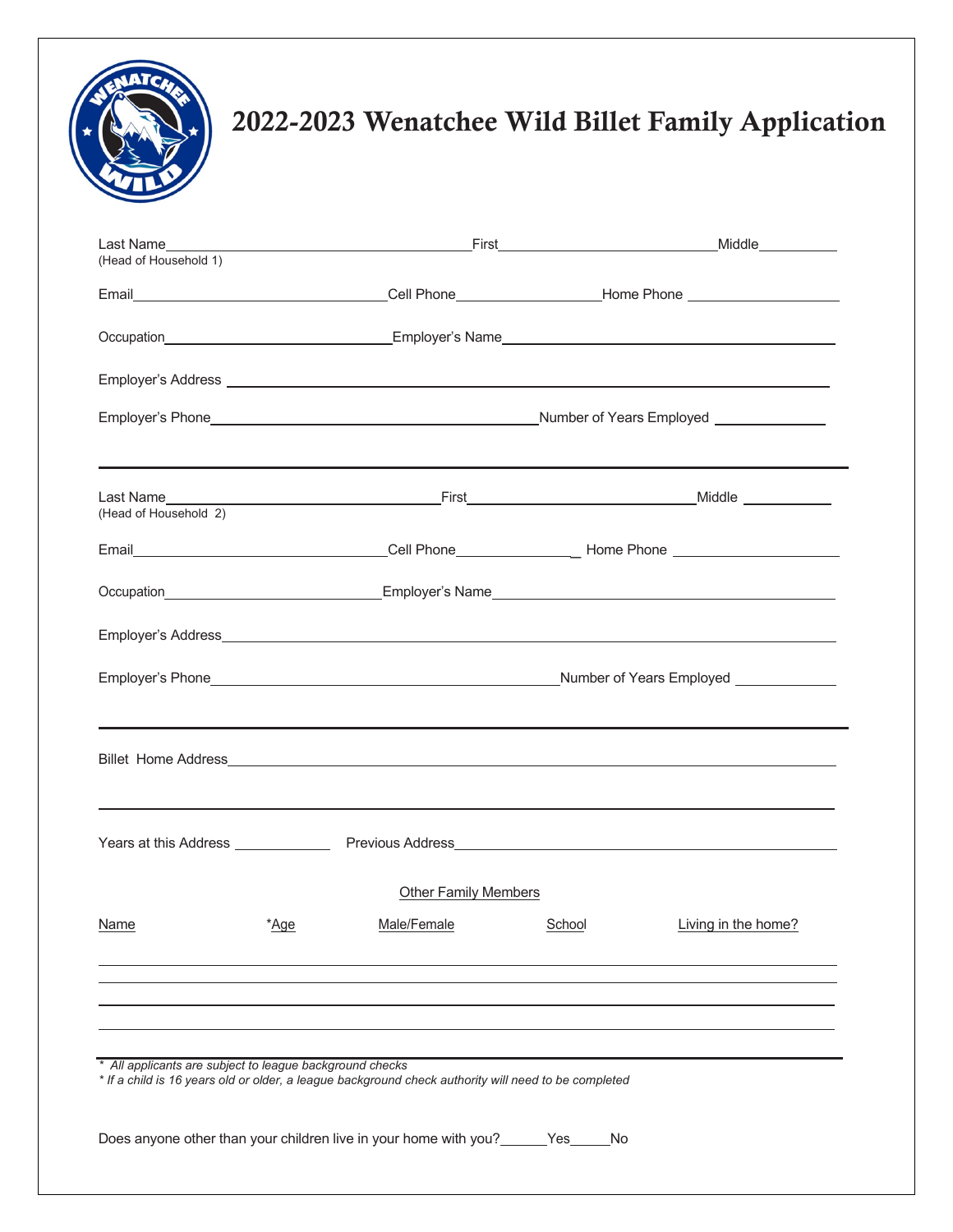| $\text{Dog}(s)?$                                                                                                                           | Inside or Outside<br><u>Inside or Outside</u>                                    |
|--------------------------------------------------------------------------------------------------------------------------------------------|----------------------------------------------------------------------------------|
| Cat(s)?                                                                                                                                    | Inside or Outside_________________                                               |
|                                                                                                                                            |                                                                                  |
|                                                                                                                                            |                                                                                  |
| 2. Have you ever hosted an exchange student or player before? ______Yes_____No                                                             |                                                                                  |
| 3. Please give us a brief explanation of why you would like to billet a Wenatchee Wild player:                                             |                                                                                  |
|                                                                                                                                            |                                                                                  |
|                                                                                                                                            |                                                                                  |
|                                                                                                                                            | ,我们也不会有什么。""我们的人,我们也不会有什么?""我们的人,我们也不会有什么?""我们的人,我们也不会有什么?""我们的人,我们也不会有什么?""我们的人 |
| 4. What are your household work schedules? Does it involve travel?                                                                         |                                                                                  |
|                                                                                                                                            |                                                                                  |
| 5. Family Hobbies/Activities?                                                                                                              |                                                                                  |
| 6. What household chores would a player be responsible?                                                                                    |                                                                                  |
| 7. Describe the accommodations that will be available for a player:                                                                        |                                                                                  |
| a. Will the player have his own room?<br>Yes                                                                                               | No                                                                               |
| b. Will the player have his own bathroom?<br>Yes                                                                                           | No                                                                               |
|                                                                                                                                            |                                                                                  |
| 8. Approximate distance from your home to Town Toyota Center?                                                                              |                                                                                  |
| 9. How many players are you interested in hosting? ___________                                                                             |                                                                                  |
|                                                                                                                                            |                                                                                  |
| 10. Would you be supportive if the player living with you was traded?<br>If yes, would you take another player? ______Yes_____No<br>yes no |                                                                                  |
|                                                                                                                                            |                                                                                  |
| 11. Do you have internet access at your home? ______ Yes _____ No                                                                          |                                                                                  |
| If yes, is it wireless?______Yes_____No                                                                                                    |                                                                                  |
| 12. Are you currently a Wenatchee Wild season ticket holder? ______ Yes_______ No                                                          |                                                                                  |